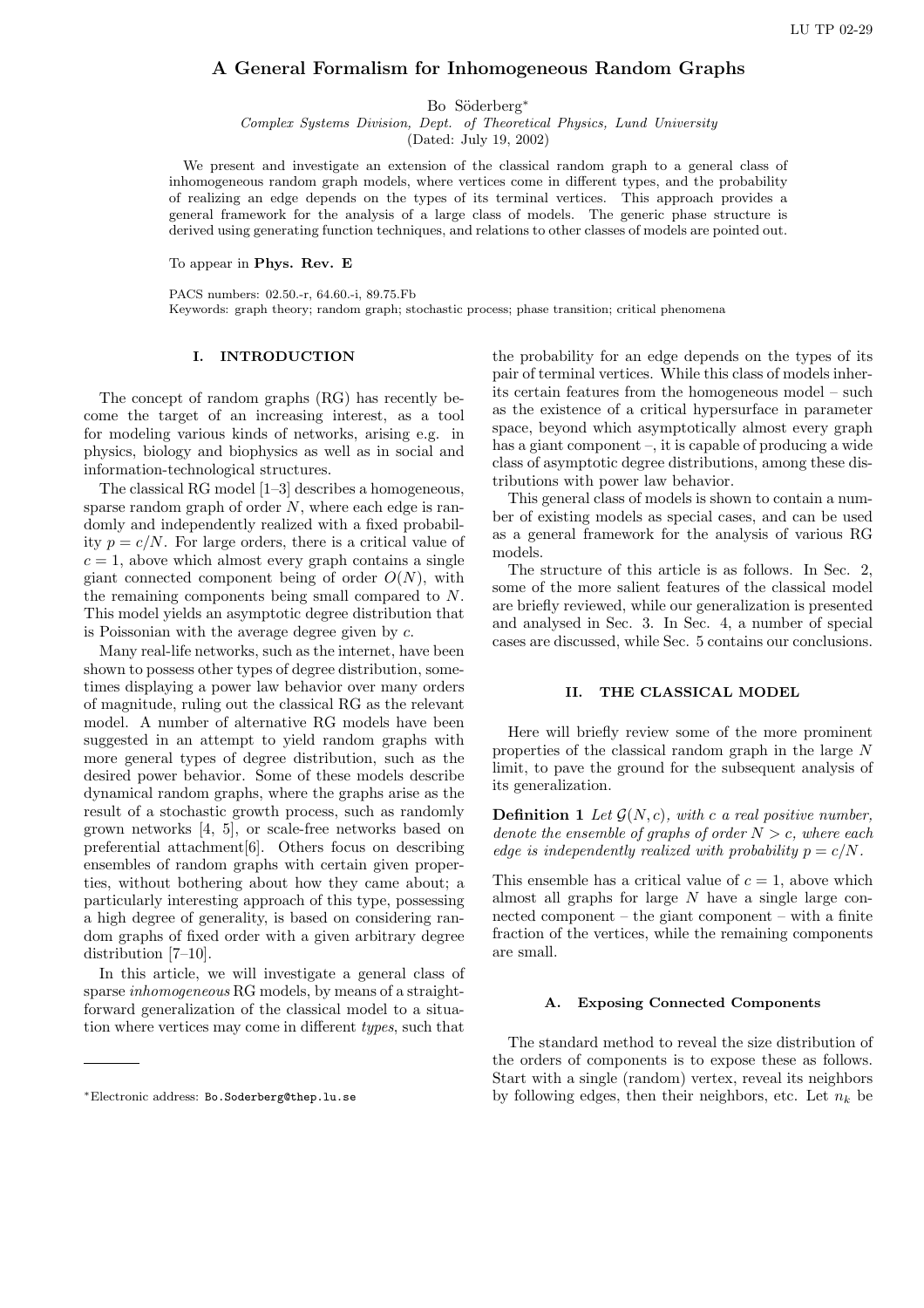the number of vertices exposed for the first time in step  $k$ of this process. The distribution of  $n_k$ , given the previous numbers  $n_0 = 1, n_1, \ldots n_{k-1}$ , becomes

$$
P(n_k) = \binom{N - \sum_{l=0}^{k-1} n_l}{n_k} (1 - q^{n_{k-1}})^{n_k} (q^{n_{k-1}})^{N - \sum_{l=0}^{k} n_l},
$$
\n(1)

where  $q = 1 - c/N$ .

In the large N limit with a fixed c,  $P(n_k)$  tends to  $e^{-n_{k-1}c}(n_{k-1}c)^{n_k}/n_k!$ , and the process reduces to a Poissonian branching tree model  $\mathcal{B}(c)$ , with each vertex independently branching to a number of new vertices, where this number is a Poissonian random variable with average c. The distribution  $p_n$  over the order n of the resulting tree is conveniently analyzed in terms of the generating tree is conveniently analyzed in terms of the<br>function  $F(z) = \sum_n p_n z^n$ , which must satisfy

$$
F(z) = z \exp(c(F(z) - 1)).
$$
\n(2)

This can be solved iteratively for each z, and  $F(z)$  must be a stable fixed point of the corresponding iterated map; it is easy to see that this implies  $|F(z)| < 1/|c|$ . For  $|z| \leq 1$ , there is a unique solution for  $F(z)$ , reachable from the starting point 0, given by  $F(z) = \hat{C}(z)/c$ , where  $\hat{C}(z)$  is the unique solution to  $xe^{-x} = zce^{-c}$  in the unit disk. Expanding the corresponding inverse of  $xe^{-x}$  yields the exact result  $p_n = n^{n-1}c^{n-1}e^{-nc}/n!$ .

Particularly interesting is the result for  $z = 1$ , defining  $f \equiv F(1)$ , which represents the total probability and might be expected to be 1, which is an obvious solution to Eq. (2) for  $z = 1$ . Indeed, for  $c < 1$ , this solution is stable, but for  $c > 1$ , it becomes unstable, and another fixed point becomes the attractor, given by  $f = \hat{c}/c$ , where  $\hat{c}$  is the unique solution to  $\hat{c}e^{-\hat{c}} = ce^{-c}$  in the interval [0, 1].

Thus, for  $c < 1$  the branching model is subcritical, and always terminates after a finite number of steps, while for  $c > 1$  it is supercritical – the deficit in total probability is due to a finite probability  $1-f$  that the order n of the generated tree becomes infinite, i.e. that the branching process never terminates.

For a large but finite  $N$ , this corresponds to all components being small, i.e.  $o(N)$ , for  $c < 1$ , while for  $c > 1$ there exists a single giant component of order  $\sim N(1-f)$ with the remaining components being small, having an order distribution similar to that obtained for the complementary  $c$ -value  $\hat{c}$ .

## III. GENERALIZATION TO INHOMOGENEOUS RANDOM GRAPHS

The classical RG model can be generalized in a straight-forward way to inhomogeneous graphs by assuming that vertices can come in different types  $i \in$  $\{1, \ldots, K\}$ . This enables us to consider a very general class of inhomogeneous RG models, to be referred to as IRG:

**Definition 2** Given a positive integer  $K$ , a  $K$ dimensional vector  $\mathbf{r} = \{r_1 \dots r_K\}$  of positive probabilities summing to 1, and a symmetric  $K \times K$  matrix **c** with non-negative elements  $c_{ij}$ , let  $\mathcal{G}(N, K, \mathbf{r}, \mathbf{c})$  denote the ensemble of graphs G of order N, defined as follows: i) Each vertex is independently assigned a type  $i \in$  $\{1 \dots K\}$  with probability  $r_i$ .

ii) Independently for each unordered pair of vertices, the corresponding undirected edge is realized with probability  $p_{ij} = c_{ij}/N$ , where  $(i, j)$  is the corresponding pair of vertex types.

Remark 1 An asymptotically equivalent alternative is to fix the number of vertices of each type to certain values  $N_i \approx N r_i$ , and possibly also the number of edges between vertices of types i, j to fixed values  $E_{ij} \approx$  $(1 - \delta_{ij}/2) c_{ij} N_i N_j/N$ .

## A. Revelation of a Connected Component

In analogy to the classical  $\mathcal{G}(N,c)$  model, the model  $\mathcal{G}(N, K, r, c)$  can be analyzed by recursively revealing a connected component by exploring neighbors, starting from a single vertex. Let  $n_{i,k}$  be the number of new vertices of type i revealed in the kth stage of the revelation (so  $n_{i,0} = \delta_{i,i_0}$ , with  $i_0$  the type of the starting vertex). Given the number of revealed vertices of different types in the previous stages,  $n_{i,k}$  obeys the conditional distribution

$$
P(n_{i,k}) = \binom{N_i - \sum_{l=0}^{k-1} n_{i,l}}{n_{i,k}} \left(1 - \prod_j q_{ij}^{n_{j,k-1}}\right)^{n_{i,k}} \left(\prod_j q_{ij}^{n_{j,k-1}}\right)^{N_i - \sum_{l=0}^k n_{i,l}},\tag{3}
$$

where  $q_{ij} = 1 - p_{ij} = 1 - c_{ij}/N \approx \exp(-c_{ij}/N)$ . This expression can be simplified in different domains.

## B. Small Components and the Branching Process Approximation

As long as the order of the revealed part is small as compared to  $N$ , we can approximate Eq. (3) by the Pois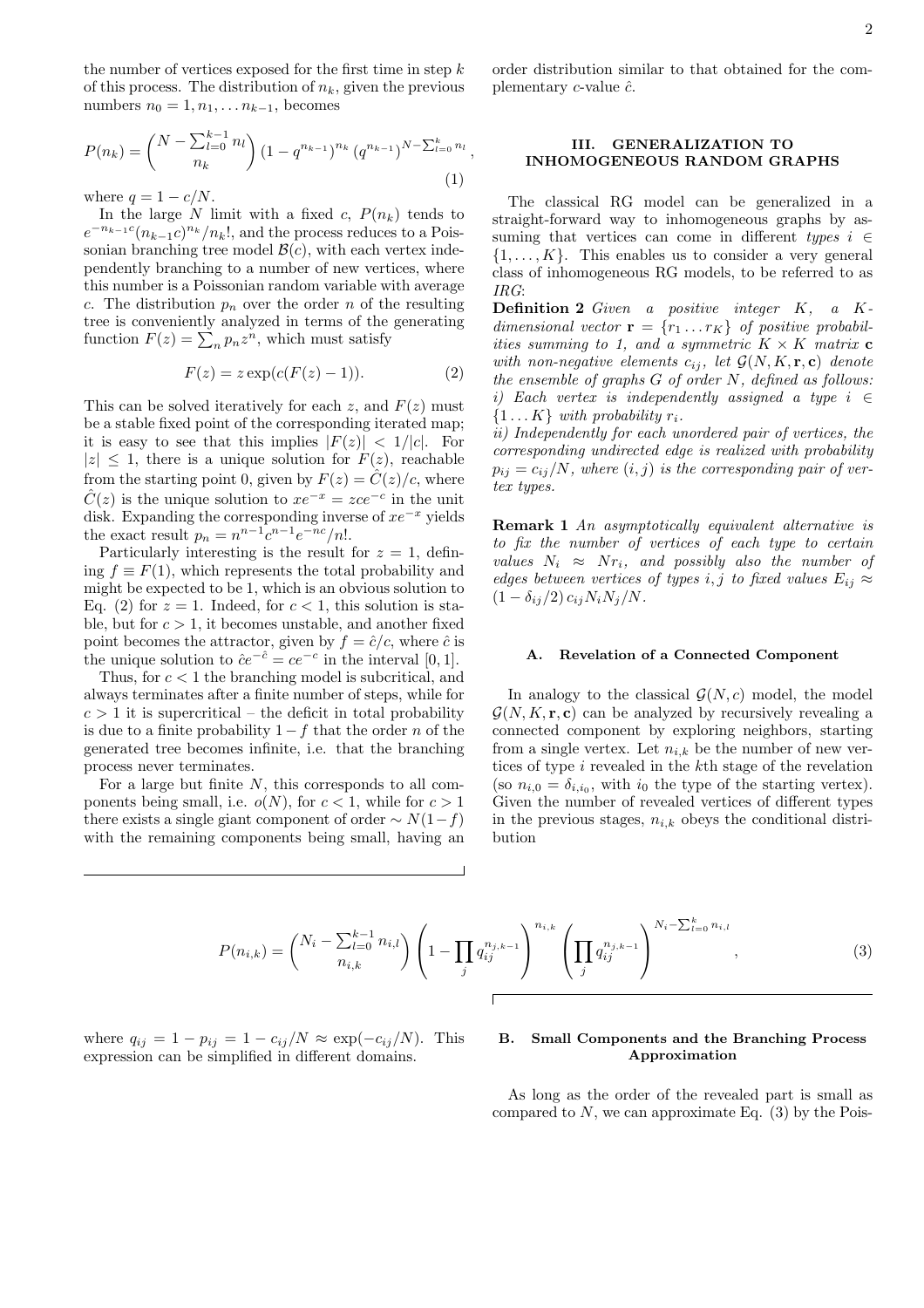son distribution

$$
P(n_{i,k}) \approx e^{-\sum_j r_i c_{ij} n_{j,k-1}} \frac{\left(\sum_j r_i c_{ij} n_{j,k-1}\right)^{n_{i,k}}}{n_{i,k}!}.
$$
 (4)

This corresponds to approximating the revelation process by a Poissonian random branching process.

For the distribution  $P(n)$  of the total number n of generated vertices stating from a random vertex, we can deerated vertices stating from a random vertex, we can de-<br>fine a *generating function*  $F(z) = \sum_n P(n)z^n$ . Since the distribution will depend on the type of the initial vertex, F must be written as the weighted average of the corresponding generating functions  $F_i(z)$  for the distributions  $P_i(n)$  conditional on the initial type i, i.e.

$$
F(z) = \sum_{i} r_i F_i(z)
$$
, with  $F_i(z) = \sum_{n} P_i(n) z^n$ . (5)

The vector **F** having the different  $F_i$  as components satisfies the coupled set of equations

$$
F_i(z) = z \exp\left(\sum_j c_{ij} r_j \left(F_j(z) - 1\right)\right),\tag{6}
$$

which is the inhomogeneous version of Eq. (2).

Remark 2 A more elaborate set of generating functions **Fi** $\tilde{F}_i(z_1 \dots z_K) = \sum_{\mathbf{n}} P_i(\mathbf{n}) \prod_{i=1}^K$  $z_j^{n_j}$  could be defined, using a distinct variable  $z_i$  for each type i, with  $n_i$  the total number of revealed vertices of type i. These would obey equations obtained by replacing the "z" after the equal sign in Eq. (6) by " $z_i$ ". Here we do not care about the detailed type content, and the simpler version,  $F_i(z) =$  $\tilde{F}_i(z, \ldots, z)$ , will suffice.

Interpreting Eq.  $(6)$  as a K-dimensional iterated map (replace "=" by ":="), the proper solution is the stable fixed point reached from the starting point  $\mathbf{F} = 0$ . Particularly interesting is the result for  $z = 1$ , so let  $f_i = F_i(1)$ , expressing the probability that the branching process will terminate, conditional on the type of the starting vertex, and let the unconditional counterpart be denoted by  $f = \sum_j r_j f_j = F(1)$ . The  $f_i$  satisfy the coupled set of equations

$$
f_i = \exp\left(\sum_j c_{ij} r_j (f_j - 1)\right), \tag{7}
$$

with a naive solution  $f = 1$ , the stability of which can be analyzed by means of linearization of Eq. (7) around  $f = 1$ , yielding  $\{c_{ij} r_j\}$  as the relevant matrix. This is all we need in order to pin down the appearance of the giant, as well as its asymptotic size, and we state the result without proof (it follows by analogy to the corresponding result for the classical model):

**Theorem 1** A) The model  $\mathcal{G}(N, K, \mathbf{r}, \mathbf{c})$  is subcritical if the eigenvalues of the matrix  ${c_{ij}}r_j$  are all less than one

in absolute value; the graphs then a.a.s. possess no giant component.

B) When some eigenvalue is larger than one, the model is supercritical, and the graphs a.a.s. possess a giant component; its number  $n_i$  of vertices of type i asymptotically satisfies  $n_i/N \sim r_i(1-f_i)$ , where the  $f_i$  correspond to a stable solution of Eq. (7).

Remark 3 It appears natural to require in addition that c cannot be block-diagonalized; otherwise ergodicity would be broken, and the graph would trivially decompose into distinct subgraphs, which could be treated separately.

In the supercritical case, the generating functions  $F_i(z)$ can be *renormalized* with  $f_i$ , to yield generating functions for the finite (non-giant) component part. Let  $\hat{F}_i(z) =$  $F_i(z)/f_i$ . Then  $\hat{\mathbf{F}}$  is a stable solution of

$$
\hat{F}_i(z) = z \exp\left(\sum_j c_{ij} r_j f_j(\hat{F}_j - 1)\right),\tag{8}
$$

with  $\hat{\mathbf{F}}(1) = 1$ . This describes a subcritical branching process with renormalized parameters  $\hat{r}_i = r_i f_i / \mathbf{r} \cdot \mathbf{f}$  and  $\hat{c}_{ij} = c_{ij} \mathbf{r} \cdot \mathbf{f}$ . For a finite N, we must have  $\hat{N} \sim N \mathbf{r} \cdot \mathbf{f}$ , and we see that this conserves  $\hat{p}_{ij} = \hat{c}_{ij}/\hat{N} = p_{ij}$ ; thus, the renormalized model is simply the naive restriction of the original one to the subset of vertices outside the giant component.

## C. Large Components and the Deterministic Approximation

When the giant component is revealed, another approximation can be made to Eq. (3). Once the number of revealed vertices become of  $O(N)$ , the distribution of  $n_{i,k}$  becomes sharply peaked around its average, due to a factor of N appearing in the exponent. As a result, the fluctuations become negligible, yielding a deterministic iterative equation for the consecutive revealed numbers. In terms of the fraction  $g_{i,k} = 1 - \sum_{l=0}^{k} n_{i,l}/(Nr_i)$  of all vertices of type  $i$  not yet revealed after step  $k$ , this yields

$$
g_{i,k} = g_{i,k-1} \exp\left(\sum_j c_{ij} r_j (g_{j,k-1} - g_{j,k-2})\right), \quad (9)
$$

revealing the conserved quantities

$$
\mu_i \equiv g_{i,k} \exp \left( \sum_j c_{ij} r_j (1 - g_{j,k-1}) \right).
$$
\n(10)

The values of  $\mu_i$  must be  $\sim$  1, since their values can only change in an earlier stage when the number of revealed vertices is still small, but then  $g \sim 1$ ; thus, in the large N limit we can safely assume  $\mu_i = 1$ . The two-step recursion (9) reduces to a one-step recursion, taking the form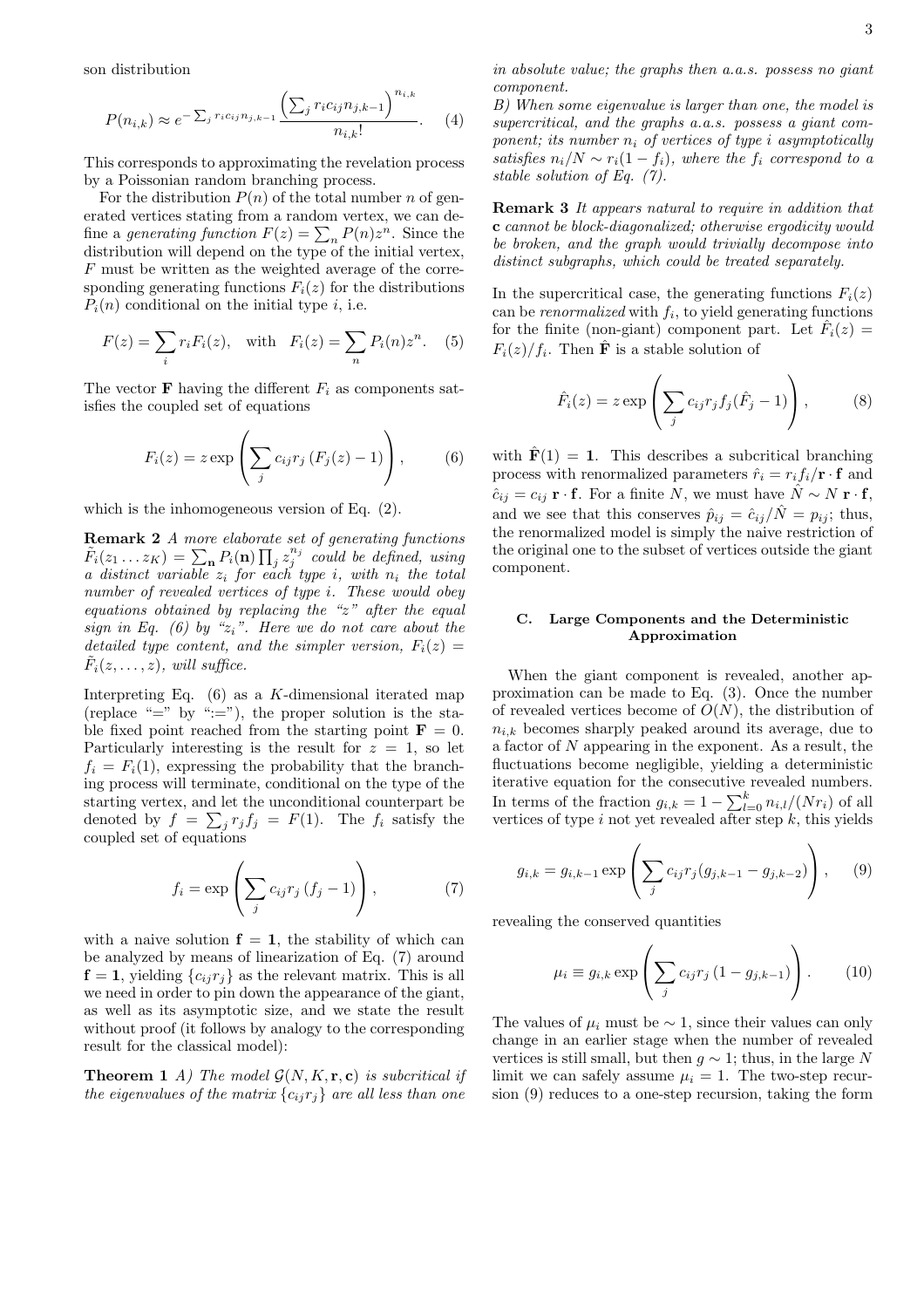$g_{i,k} = e^{\sum_j c_{ij}r_j(g_{j,k-1}-1)}$ , which can be seen as iterating the map

$$
g_i \to \exp\left(\sum_j c_{ij} r_j (g_j - 1)\right) \tag{11}
$$

until a stable fixed point is reached. If the model is subcritical, this is given by the trivial fixed point  $g_i = 1$ , whereas for a supercritical model a non-trivial fixed point with  $g_i < 1$  results, signalling the existence of a giant component containing a fraction  $1 - g_i$  of the vertices of type i.

Eq.  $(11)$  is identical to Eq.  $(7)$ , which was derived in the limit of small numbers of revealed vertices; thus, we have established the same set of equations in two different limits.

Remark 4 A third, heuristic way of estimating the size of the giant component is as follows. Suppose the giant contains a fraction  $n_i$  of the vertices of type i. Then we can estimate its neighborhood, i.e. the set of vertices connected to at least one vertex in the giant (which of course must be the giant itself), as follows, based on the rather bold assumption that the edge probabilities do not depend on whether any or both of its terminal vertices are in the giant: The total number of vertices of type i is  $Nr_i$ . For each of these, the probability of not being connected to any of the vertices in the giant is  $\exp(-\sum_j c_{ij} n_j/N)$ . Thus we can expect a number  $Nr_i$   $\left(1 - \exp(-\sum)\right)$  $\int_j c_{ij} n_j/N)$  of vertices of type  $i$  in the neighborhood, i.e. in the giant. Writing  $n_i$  as  $Nr_i(1-q_i)$ , we recover Eq. (11), in spite of the bold assumptions involved.

## D. Extended Type Spaces

While we have assumed a finite number of types  $K$ , defining the type space  $\mathcal{T} = \mathbb{Z}_K$ , the above results should be more or less directly extendable to models where the type space  $\mathcal T$  is a denumerable infinite set, or even a continuous manifold, under some general conditions yet to be precisely determined.

**Definition 3** For a given type space  $\mathcal{T}$ , with a normalized measure  $r$  on  $\mathcal T$ , and a given non-negative symmetric function  $c(x, y)$  on  $T^2$ , define  $\mathcal{G}(N, \mathcal{T}, \mathbf{r}, \mathbf{c})$  as the ensemble of  $RGs$  of order  $N$ , where each vertex is independently assigned a type  $x \in \mathcal{T}$  according to  $r(x)$ , and for each vertex pair the corresponding edge is independently chosen with probability  $c(x, y)/N$ , with  $(x, y)$  the corresponding pair of types.

For the *denumerable* case,  $\mathcal{T} = \mathbb{Z}_+$ , it appears natural to require the asymptotic degree averages  $c_{ij}$ , or at least the total averages  $C \nightharpoonup \nightharpoonup^{\infty}$ total averages  $C_i = \sum_{j=1}^{\infty} c_{ij} r_j$ , to be uniformly bounded. For cases where the elements of c are unbounded, an alternative is to regularize  $p_{ij}$  for finite N by using  $p_{ij} =$  $1 - \exp(-c_{ij}/N)$  instead of the unbounded  $c_{ij}/N$ .

Also, reasonable care may have to be taken that  $c$  is sufficiently ergodic. Let  $\sigma_{ij}$  be 0 if  $c_{ij} = 0$ , 1 otherwise. The matrix t then describes a graph in type space, with  $t_{ij} = 1$  corresponding to the existence of the edge  $(i, j)$ . Then, sufficient ergodicity could e.g. mean that this graph should have a finite diameter, i.e. a uniformly bounded distance between vertex pairs.

For the case of a *continuous* type space  $\mathcal{T}$ , similar care must be taken. In addition, some kind of continuity constraint seems appropriate, both on c and r.

Note that a continuous  $\mathcal T$  allows for a continuous reparameterization invariance. Thus, for the case of  $\mathcal{T} = \mathbb{R}$ , assume f to be a strictly increasing, continuously differentiable mapping of  $\mathbb R$  to itself. Then the model defined by  $\hat{c}(x,y) = c(f(x), f(y))$  and  $\hat{r}(x) = r(f(x))f'(x)$  is completely equivalent to the one with  $c(x, y)$  and  $r(x)$ . Thus,  $r(x)$  could be transformed to any desirable normalized distribution on R. In particular, it could be transformed to the uniform distribution on the unit interval, yielding a kind of standard representation of the model. For higher-dimensional manifolds, things are more complicated, and it appears difficult to devise a universal standardization procedure.

A precise determination of feasibility conditions for extended type spaces will be the subject of future work.

#### E. Degree Distributions

Many properties (but not all!) of a graph ensemble are reflected in its asymptotic degree distribution. In IRG, the asymptotic degree distribution  $p_m$  is determined by r and c, and given simply as the weighted average of the type-specific degree distributions  $p_{m|i}$ , being Poissonian with an average  $C_i$  defined by  $C_i = \sum_j c_{ij} r_j$ . The result is

$$
p_m = \sum_i r_i \exp(-C_i) \frac{C_i^m}{m!} \tag{12}
$$

with the associated generating function

$$
H(z) \equiv \sum_{m} p_m z^m = \sum_{i} r_i \exp\left(C_i(z-1)\right). \tag{13}
$$

This puts a limitation on the possible degree distributions that can be obtained within IRG: It must be possible to write the distribution as a positive linear combination of Poissonians, i.e.

$$
p_m = \frac{1}{m!} \int_0^\infty c^m e^{-c} p(c) \mathrm{d}c,\tag{14}
$$

where  $p(c) \geq 0$  describes an, a priori arbitrary, distribution of type-specific Poissonian degree averages  $c = C_i$ , assuming the possibility of a continuum of types. This is a kind of smoothness constraint. In particular, it implies

$$
p_m^2 \le \frac{m+1}{m} p_{m+1} p_{m-1} \tag{15}
$$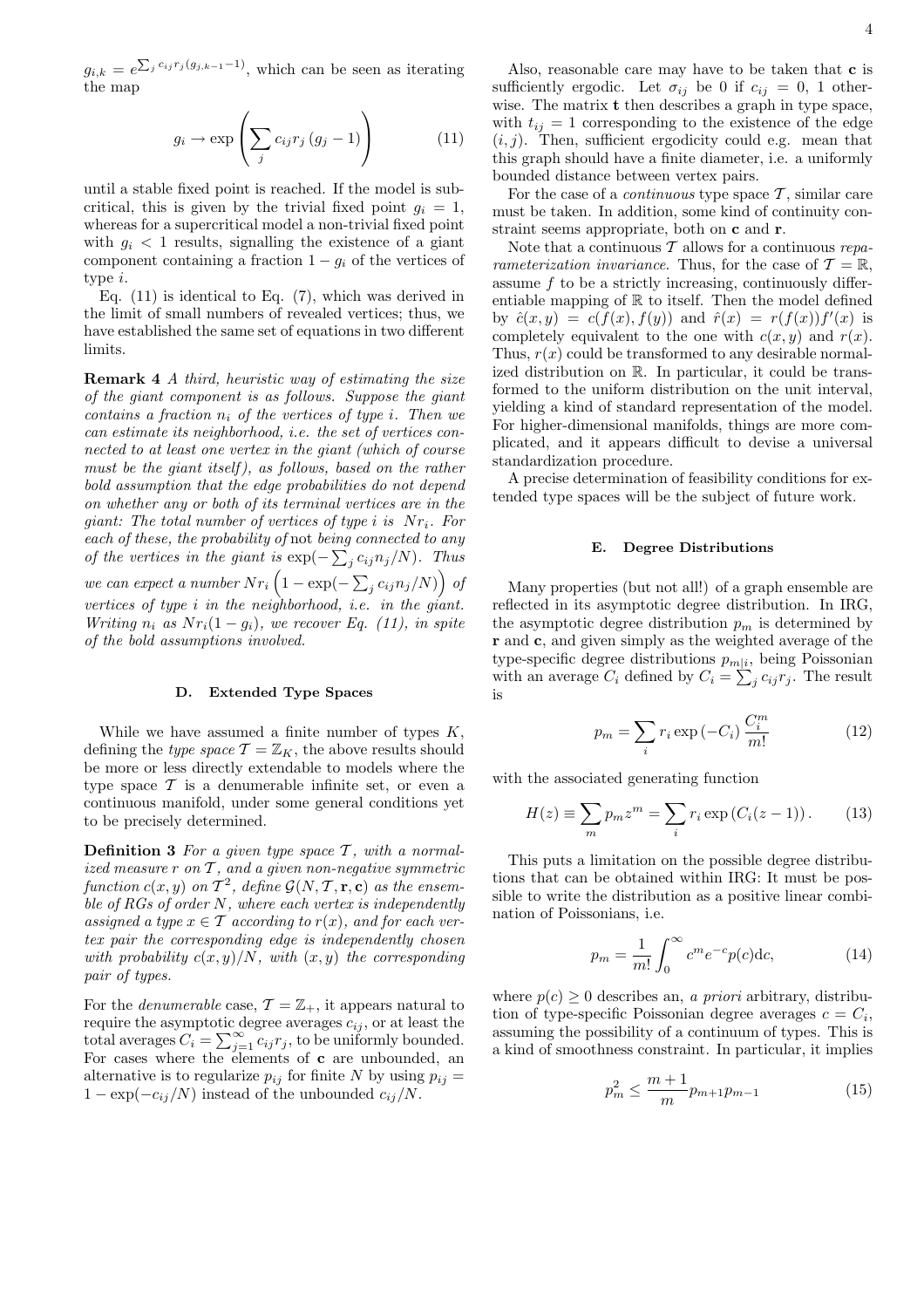for each  $m > 0$ . While this excludes e.g. random regular graphs where the degree is fixed, it does allow for a wide class of degree distributions, such as distributions with a power tail,  $p_m \propto m^{-\alpha}$  for large m, by letting  $p(c)$  having a similar power tail,  $p(c) \propto c^{-\alpha}$  for large c.

Note that a particular model in IRG is not determined solely by the degree sequence, which depends on  $c_{ij}$  only through the average  $C_i = \sum_j c_{ij} r_j$ . This is in contrast to a class of recently considered models [7–10]; such models define a particular subclass of IRG, however, as will be shown below.

## IV. SPECIAL CASES OF INTEREST

For  $K = 1$ , of course the known properties of the classical RG model is recovered. Below we will consider a few less trivial examples.

## A. Random Bipartite Graph

Assuming two distinct vertex types, i.e.  $K = 2$ , a simple ensemble of random bipartite graphs results from the choice

$$
\mathbf{c} = \left(\begin{array}{cc} 0 & a \\ a & 0 \end{array}\right). \tag{16}
$$

With an arbitrary choice of type distribution  $\mathbf{r} = (r_1, r_2)$ , this yields for the asymptotic generating function  $F(z) =$  $(F_1, F_2)$  the equations

$$
F_1(z) = z \exp(ar_2(F_2(z) - 1)), \qquad (17a)
$$

$$
F_2(z) = z \exp(ar_1 (F_1(z) - 1)). \tag{17b}
$$

For  $z = 1$ , this yields

$$
f_1 = \exp\left(ar_2\left(f_2 - 1\right)\right), \qquad f_2 = \exp\left(ar_1\left(f_1 - 1\right)\right),\tag{18}
$$

yielding the critical value of a as  $a_c = 1/\sqrt{r_1 r_2}$ . In the symmetric case of  $r_1 = r_2 = 1/2$ , we have  $a_c = 2$ , and  $f_1 = f_2 = f$  satisfying  $f = \exp(a/2 (f - 1)).$ 

In a similar way, ensembles of random K-partite graphs can be defined, which can be seen as generated by the complete graph  $\mathcal{K}_K$ . Similarly, ensembles of random graphs based on an arbitrary generating graph can be defined, with c proportional to the incidence matrix for the generating graph. A nice twist results from using a random graph as a generator.

#### B. Rank-1 c Matrix

A particularly interesting special case results when c has the factorized form  $c_{ij} = C_i C_j / C$ , where  $C_i > 0$  can be interpreted as a connection tendency for vertices of type *i*, while  $\bar{C} = \sum_i r_i C_i$ .

 $\overline{ }$ Writing the asymptotic generating function as  $F(z) =$  $i_i r_i F_i(z)$ , we get for  $F_i(z)$  in this case

$$
F_i(z) = z \exp\left(\frac{C_i \sum_j r_j C_j (F_j(z) - 1)}{\bar{C}}\right),\qquad(19)
$$

which can be reduced to a single equation for the function which can be reduced to a single of  $G(z) = \sum_i r_i C_i F_i(z) / \bar{C}$ , reading

$$
G(z) = z \sum_{i} r_i C_i \exp\left(C_i (G(z) - 1)\right) / \bar{C}.
$$
 (20)

In terms of the generating function  $H(z)$  for the asymptotic degree distribution, Eq. (13), this can be written as

$$
G(z) = z \frac{H^{'}(G(z))}{H^{'}(1)},
$$
\n(21)

and in terms of  $G(z)$  we have

$$
F(z) = zH(G(z)).
$$
\n(22)

For  $z = 1$  in particular, we get for  $g = G(1)$  the equation

$$
g = \frac{H^{'}(g)}{H'(1)},
$$
\n(23)

and linearization around the trivial solution  $q = 1$  yields stability for  $H''(1)/H'(1) < 1$ , corresponding to the model being *subcritical* for  $\langle C^2 \rangle < \langle C \rangle$ , which is equivalent to  $\langle m^2 \rangle < \langle 2m \rangle$  in terms of moments of the degree distribution.

With **c** restricted to have rank 1, the resulting models are asymptotically equivalent to models from a superficially very different class of random graphs that has recently attracted some attention [7–10]. There, a random graph ensemble based on an arbitrary asymptotic degree distribution  $p_m$  is defined for a finite order N by randomly selecting a member from the set of graphs with a given degree sequence, such that the number of vertices with degree m is approximately  $N p_m$ .

Also for such a model, the recursive exposition of a connected component asymptotically yields a well-defined branching process, apparently very different from the Poissonian ones obtained for IRG. Here, the inital vertex is assigned a random degree m according to  $p_m$ , and subsequently branches to m daughter vertices. Each new vertex is independently assigned a degree  $n > 0$ , distributed according to  $np_n / \sum_m mp_m$  (consistent with the assumption that the asymptotic probability of connecting to a particular vertex is proportional to its degree), and then branches to  $n-1$  daughters (since one of its edges is already used).

ges is already used).<br>The asymptotic generating function  $F(z) = \sum_{k} P_k z^k$ for the resulting order distribution  $P_k$  then satisfies the equation

$$
F(z) = z \sum_{m} p_m G(z)^m,
$$
\n(24)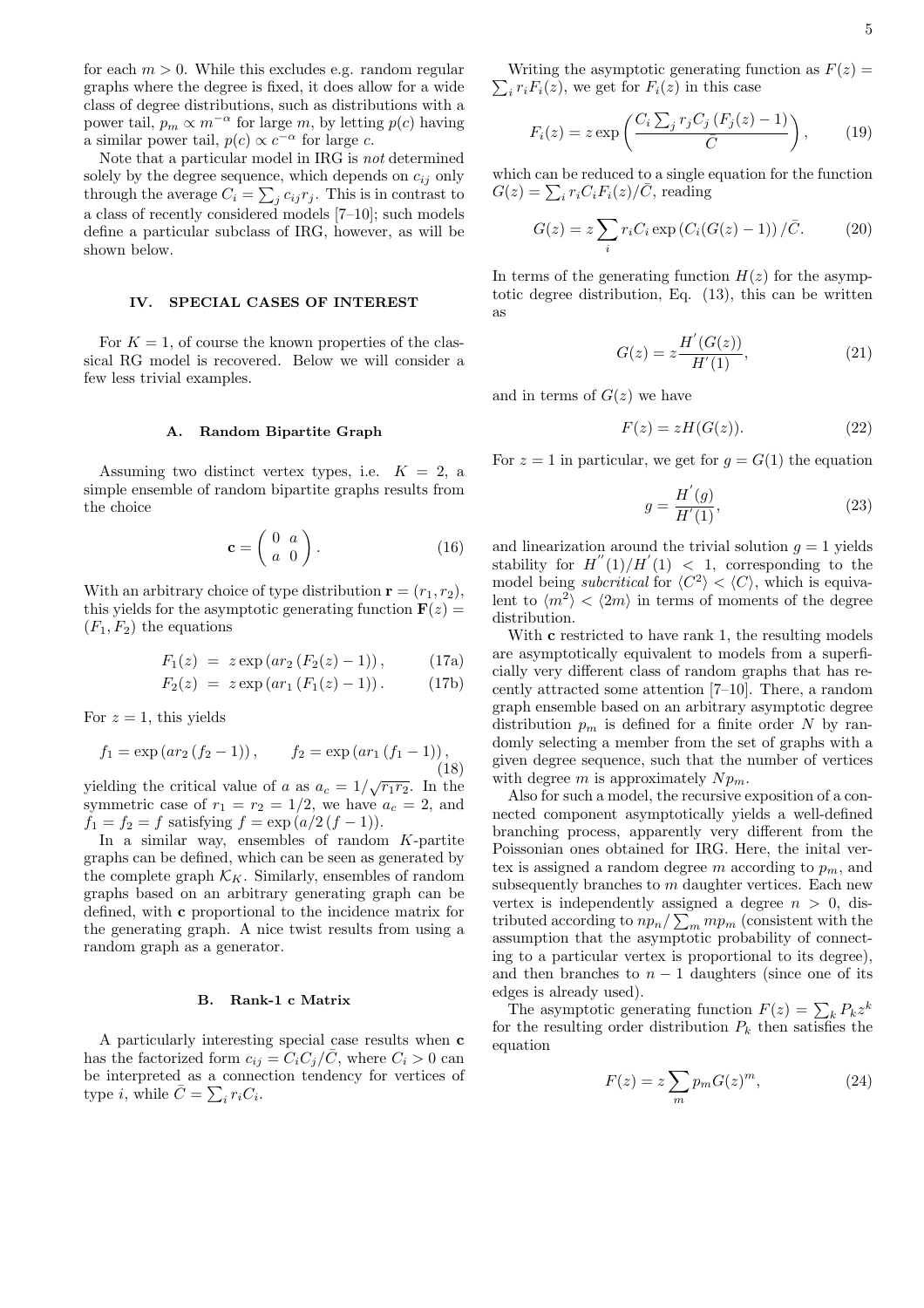expressing the choice of the initial degree m. Here,  $G(z)$ is the edge generating function, which satisfies

$$
G(z) = z \frac{\sum_{m} m p_m G(z)^{m-1}}{\sum_{m} m p_m},
$$
\n(25)

expressing the choice of the daughter's degree  $m$ , and its branching to  $m - 1$  edges.

These are nothing but Eqs. (22) and (21) in disguise, showing the complete asymptotic equivalence of the two models, despite the superficial differences; indeed, the criteria  $\langle m(m - 2) \rangle < 0$  for subcriticality derived above are in complete accordance with the results of Ref. [8].

#### C. Dynamical Random Graph with Finite Memory

The last example is given by a recently proposed class of dynamical random graphs [5] with memory, where a graph is produced starting from a single node according to the combination of three random processes in continuous time, all Poissonian:

- 1. For each existing vertex, new, initially isolated, vertices are added at a rate  $\gamma$ .
- 2. For each existing vertex, new random edges are added at a rate  $\lambda$ , connecting it to random existing vertices.
- 3. Each existing edge is deleted at a rate  $\mu$ .

It is easy to see that the expected order of the graph grows with time t as  $e^{\gamma t}$ , and after an initial transient, vertices are only distinguished by their age, and we are led to consider a inhomogeneous model with a continuum of vertex types,  $\mathcal{T} = [0, \infty)$ , given by vertex age.

#### 1. Asymptotic properties

The probability density for ages  $x$  is asymptotically given by

$$
r(x) = \gamma e^{-\gamma x}.\tag{26}
$$

For each pair of vertices, the probability of a connection is independent of the existence of other connections, and depends on the age  $x$  of the youngest vertex involved, and amounts to, at time t,  $p(x) = \frac{2\lambda}{\gamma - \mu}$ ¡ rtex involved<br>  $e^{(\gamma-\mu)x}-1)$  $e^{-\gamma t}$ . We obtain

$$
c(x,y) = \frac{2\lambda}{\gamma - \mu} \left( e^{(\gamma - \mu)\min(x,y)} - 1 \right), \quad (27)
$$

which seems feasible enough: c is ergodic, continuous and although  $c(x, y)$  is not uniformly bounded, the average  $C(x) \equiv \int c(x,y)r(y)dy = \frac{2\lambda}{\mu}(1 - e^{-\mu x})$  is (at least for  $\mu > 0$ ). Thus, we are lead to consider the spectrum of the integral kernel

$$
G(x,y) = \frac{2\gamma\lambda}{\mu - \gamma} \left(1 - e^{-(\mu - \gamma)\min(x,y)}\right) e^{-\gamma y}, \qquad (28)
$$

which is recognized as being proportional to the Green's function (i.e. a kernel representation of the formal operator inverse) for a particular differential operator  $\mathcal L$  on  $\mathbb{R}_+$ , given by

$$
\mathcal{L} = -\frac{1}{2\gamma\lambda} e^{\mu x} \frac{\partial}{\partial x} \left( \frac{\partial}{\partial x} + \mu - \gamma \right), \tag{29}
$$

with boundary conditions  $f(0) = 0$ , and  $f(x)e^{(\mu-\gamma)x/2}$ growing at most as a power of x as  $x \to \infty$ . Criticality results when the ground state of  $\mathcal L$  has eigenvalue 1.

With a *finite memory*,  $\mu > 0$ , the eigenvalue equation for  $\mathcal L$  is a disguised version of Bessel's equation of order for L is a disguised version of Bessel's equation of order  $\gamma/\mu-1$  in the variable  $y = \sqrt{8\lambda\gamma}e^{-\mu x/2}/\mu$ , and criticality results when the first positive zero  $X_{\gamma/\mu-1}$  of  $J_{\gamma/\mu-1}$  is given by  $\sqrt{8\lambda\gamma}/\mu$ , i.e. for  $\lambda = \mu^2 X_{\gamma/\mu-1}^2/\sqrt{8\gamma}$ .

In the special case of *infinite memory*,  $\mu = 0$ , the model reduces to a randomly grown network [4], and yields

$$
\mathcal{L} = -\frac{1}{2\gamma\lambda} \frac{\partial}{\partial x} \left( \frac{\partial}{\partial x} - \gamma \right),\tag{30}
$$

with eigenfunctions of the form  $e^{\gamma x/2} \sin(\omega x)$  with eigenvalue  $\frac{\gamma^2 + 4\omega^2}{8\gamma\lambda}$ , yielding the ground state value  $\frac{\gamma}{8\lambda}$  for  $\omega = 0$ , and criticality for  $\lambda = \gamma/8$ .

The above results are all consistent with those obtained in Refs. [4, 5] on the phase structure for these models.

## V. CONCLUSION

We have investigated a generalization of the classical homogeneous model of sparse random graphs, obtained by imposing a type structure on the vertices. This yields a very general class of inhomogeneous random graph models, and the asymptotic degree distributions are not restricted to Poissonians, but allow for various types of behaviour, within certain limitations. Thus, e.g., power behavior is possible, while a fixed degree (regular graph) is ruled out.

The models in this class are not determined by the degree distribution alone, but contains an infinity of models for each possible distribution, in contrast to a recently considered class of models based on a given degree distribution. Interestingly enough, a relation does exist, since such models are shown to result in a special case of the present approach.

In other special cases it describes the asymptotic static properties of certain models of evolving random graphs, such as randomly grown networks, and dynamical graphs with memory.

Only certain aspects of the approach have been covered in this paper, and a more detailed analysis, e.g. of the feasibility conditions for extended type spaces, will be the subject of forthcoming work, as will investigations on further extensions of the approach e.g. to directed graphs.